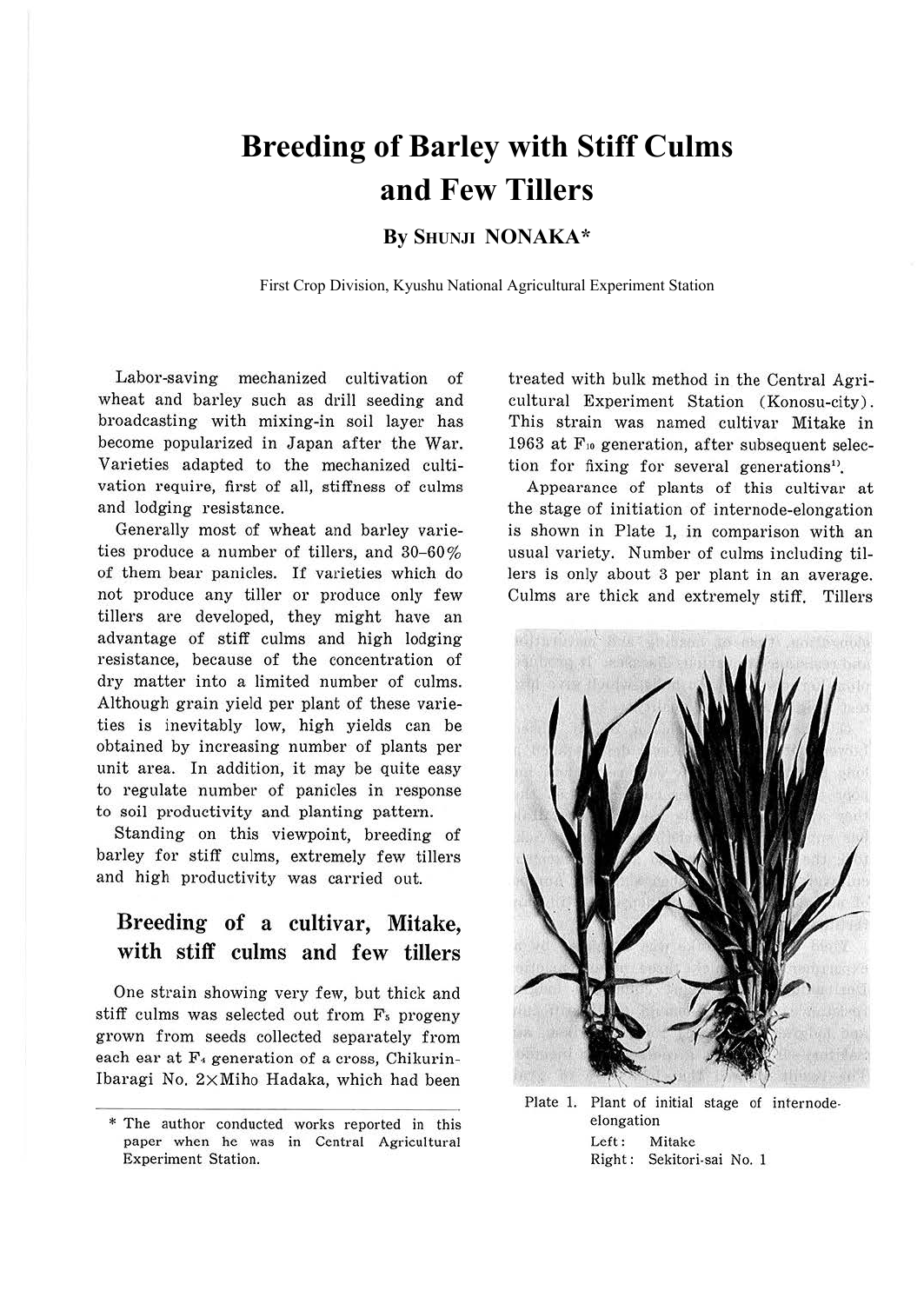| Varieties                | Characteristics |                |         |                                  |                            |                |                   |               |                |                    |                              |
|--------------------------|-----------------|----------------|---------|----------------------------------|----------------------------|----------------|-------------------|---------------|----------------|--------------------|------------------------------|
|                          | of plant or uzu | Tillers Normal | Growth  | Internode<br>habit in elongation | Heading<br>and<br>maturity | Culm<br>length | Panicle<br>length | Awn<br>length | Grain<br>shape | Cold<br>resistance | Winter<br>or spring<br>habit |
| Mitake                   | $0 - 3$         | uzu            | medium  | medium                           | medium medium              |                | short             | medium        | short          | medium             | winter                       |
| Absent lower<br>laterals | $0 - 3$         | normal         | erect   | extremely<br>early               | medium                     | long           | long              | long          | long           | extremely<br>weak  | spring                       |
| Uniculm <sub>2</sub>     | $0\sim1$        | normal         | erect   | extremely<br>early               | late                       | long           | long              | long          | long           | extremely<br>weak  | spring                       |
| Sekitori-sai<br>No. 1    | many            | uzu            | medium  | medium                           | medium medium              |                | short             | medium        | short          | medium             | winter                       |
| Haganemugi               | many            | normal pro-    | cumbent | late                             | late                       | long           | medium            | long          | medium         | resistant          | spring                       |

**Table 1. Characteristics of Mitake** 

are all primary ones, and nearly 100% of them bear panicles. Plants show rough feature with deep leaf color, but chromosome number is normal without sterility. Characteristics of this variety are given in Table 1, in comparison with Uniculm 2 and Absent Lower Laterals which were known at that time as few- or nontillering strains.

Mitake is of "Uzu-type", and similar to Sekitori, a leading variety of barley, in culm length, panicle type, winter habit, internode elongation, time of heading and maturation, and resistance to various diseases. It produces plum kernels with thin hulls, which give high test weight and good quality.

On the contrary, Uniculm 2 and Absent Lower Laterals have several defects such as long culm, sterility, low cold resistance, and poor performance under cultivation, so that they are not practically used. Since Mitake has superior charatceristics similar to Sekitori, the variety is able to give an excellent cultural performance when sufficient number of panicles is obtained by dense planting and fertilizer application.

Yield level of Mitake was examined by an experiment, in which three other varieties, Dorirumugi (with short culm and lodging resistance) and Haganemugi (with stiff culm and lodging resistance) for comparison, and Sekitori-sai No. 1 as a control were included. The result showed that  $57.8 \text{ Kg/a}$  of grain yield, higher than that of Sekitori-sai No. 1, was obtained at panicle number of about  $700/m<sup>2</sup>$  attained by increased seeding density and fertilizer application.

It was also shown that lodging resistance decreased markedly (characters related to lodging moved in favor of lodging) when number of panicles was increased by heavy manuring, whereas decrease in the resistance was relatively less when panicle number was increased by dense seeding.

## **Significance of few-tillering habit in breeding varieties with stiff culms and high productivity**

By examining tillering process of Mitake, it was revealed that not only tiller bud formation was quite Jess, but also tiller buds often failed to grow further. Characteristic is that only primary tillers are produced without bud formation for secondary tillers, and that no coleoptile tiller was formed at all.

At an extremely high seeding density, only main stems bear productive panicles even with varieties of panicle number type like Dorirumugi. With any varieties, number of tillers and productive panicles decreases and percentage of productive tillers increase with an increase of seeding density. However, at any level of seeding density, Mitake gave the highest percentage of productive tillers. Such a high percentage of productive tillers makes panicle number regulation more easy than the case of usual type barley.

Relations among panicle number per unit area, dry matter yield, and grain yield were examined under different seeding time, seeding density and rate of fertilizer application, using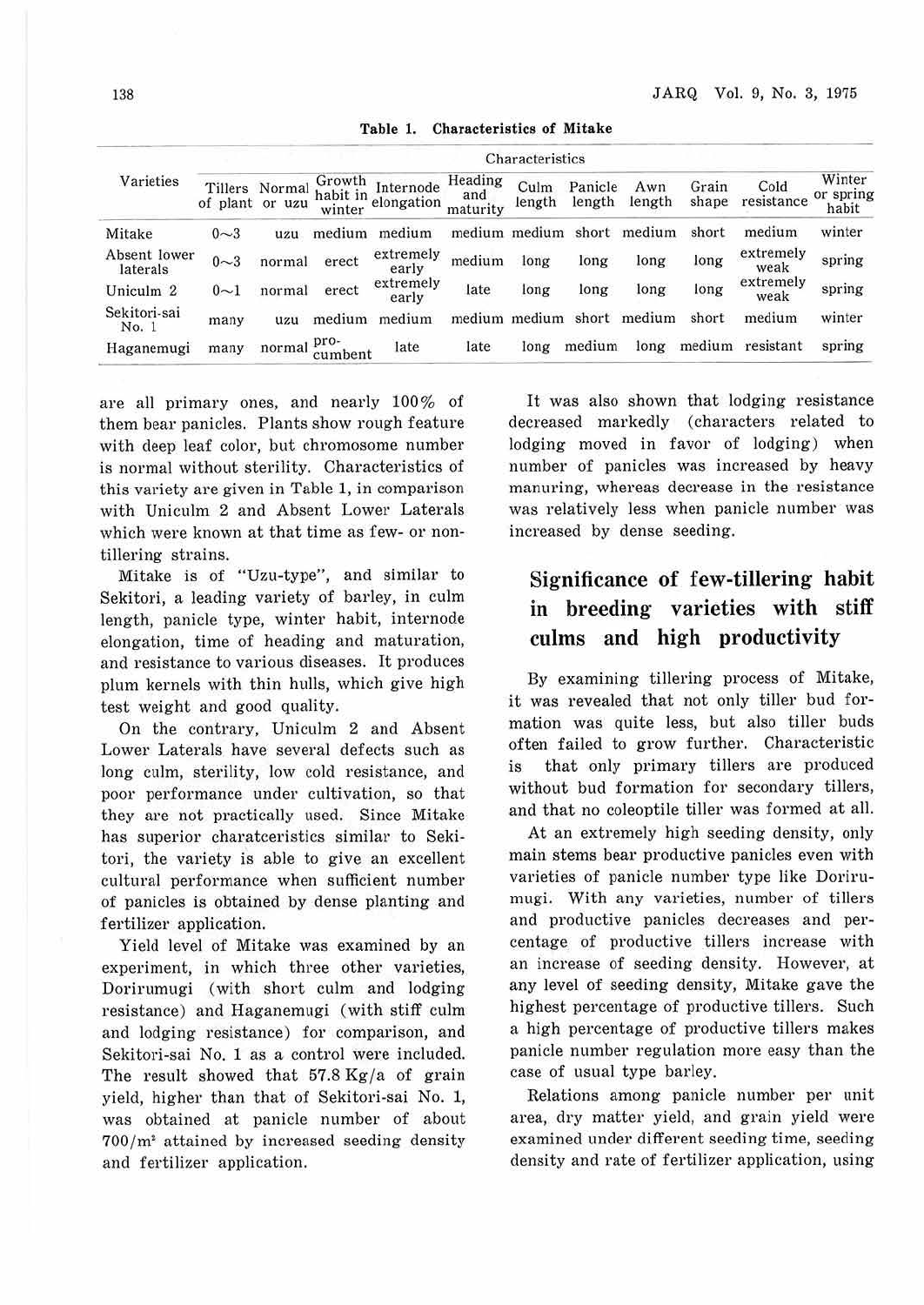

Fig. 1. Relationship between number of panicles per unit area and dry matter yields or grain yields

Mitake, Haganemugi and Dorirumugi.  $As$ shown in Fig. 1, with any varieties dry matter production became constant beyond a certain panicle number, and grain yield was highest at the panicle number at which dry matter production reached a constant level. That panicle number seems to vary depending on soil and climatic condition as well as rate of fertilizer application. In this experiment, it was about  $1000/m^2$  for Dorirumugi,  $700/m^2$ for Mitake and  $500/m^2$  for Haganemugi.

Dry matter production and grain yield of Mitake were highest among these varieties. These facts indicate that there is no intrinsic relation between tillering ability and yield potential, and that it would be effective to carry out preliminary selection on dry matter yield under a very high planting density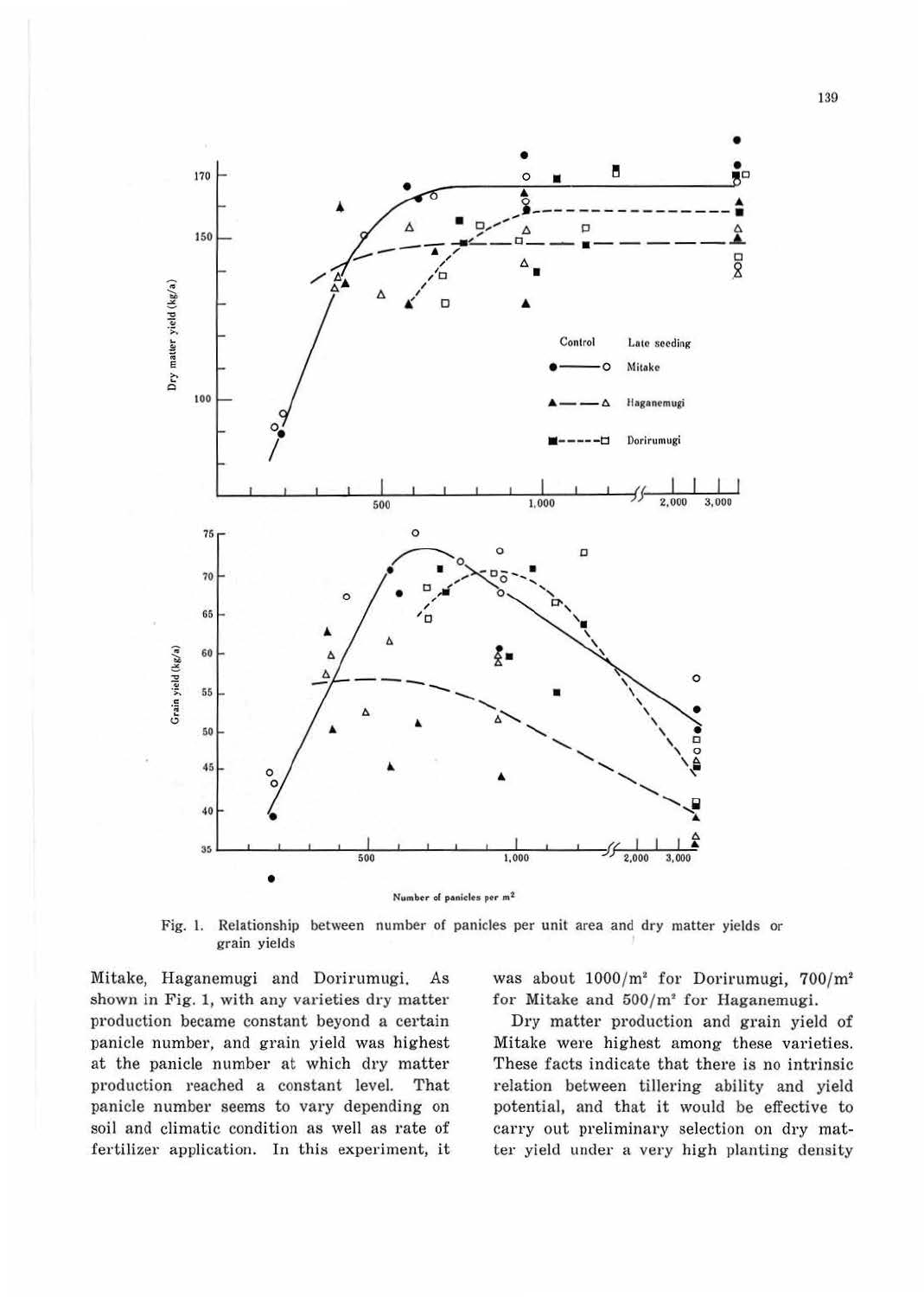which gives more than 1000 panicles per m<sup>2</sup> in breeding varieties for stiff culm and high productivity.

To make clear the relation between tillering ability and culm stiffness, number of tillers of usual varieties was limited experimentally and compared to Mitake. With Sekitori-sai No. 1 and Musashinomugi, tillers were removed successively so that number of panicles per plant became equal to that of Mitake. Breaking strengths was increased by this treatment, but far lower than that of Mitake. Low seeding density also resulted in more or less increased culm stiffness. Breaking strength of main culm was 550 g for Musashinomugi, 600 g for Sekitori-sai No. 1, and  $800-850$  g for Mitake, each value being without variation. Breaking strength of tillers was lower than that of main culm, and it decreased with increasing number of panicles per plant. Therefore, even when the number of panicles per  $m<sup>2</sup>$  is same, population with main culms comprising a greater portion of total number of culms is more resistant to lodging. This indicates an advantage of varieties with few tillers.

Using Mitake and seven few-tiller varieties derived from Mitake as a parent, as well as five usual varieties, relations among dry matter yield, grain yield, ratio of grain weight to total dry matter weight, and culm stiffness were examined. Mitake and Dorirumugi showed a marked increase of dry matter by increasing rate of fertilizer application, giving largest dry matter production among varieties tested. However, a negative correlation between ratio of grain weight to dry matter weight and culm stiffness was clearly observed. Since there is a positive correlation between the ratio and grain yield, the selection for higher grain yield under normal cultural condition resulted in the selection for higher ratio of grain weight to dry matter weight, and hence there is a possibility of eliminating high lodging resistance.

Therefore in breeding for high productivity and stiff culm, it is desirable to select, at first, for high dry matter yield, and then

select for lower ratio of grain weight. One of the key point in this case is to decide what degree of the ratio should be adopted.

### **Breeding of other strains with stiff culms and high productivity**

During thirteen years from 1959 to 1971, 36 crosses were carried out using Mitake as a parent with an aim of developing varieties with stiff culm, high productivity and good quality at the Central Agricultural Experiment Station. Two improved strains, Kantokawa No. 43 (medium tillers) and 45 (few tillers) were released (Plate 2) .



- B. Kanto-kawa No. 43 (medium tillers) C. Kanto-kawa No. 45 (few tillers)
	- D. Sekitori-sai No. 1 (normal)

The former, developed from Mitake X Musashinomugi by pedigree method at Fa generation, is characterized by very early maturity, medium tillering ability and culm stiffness. Although the strain is of normal type without major gene for few tillers, it produces considerably few tillers, with high percentage of productive tillers (63% with